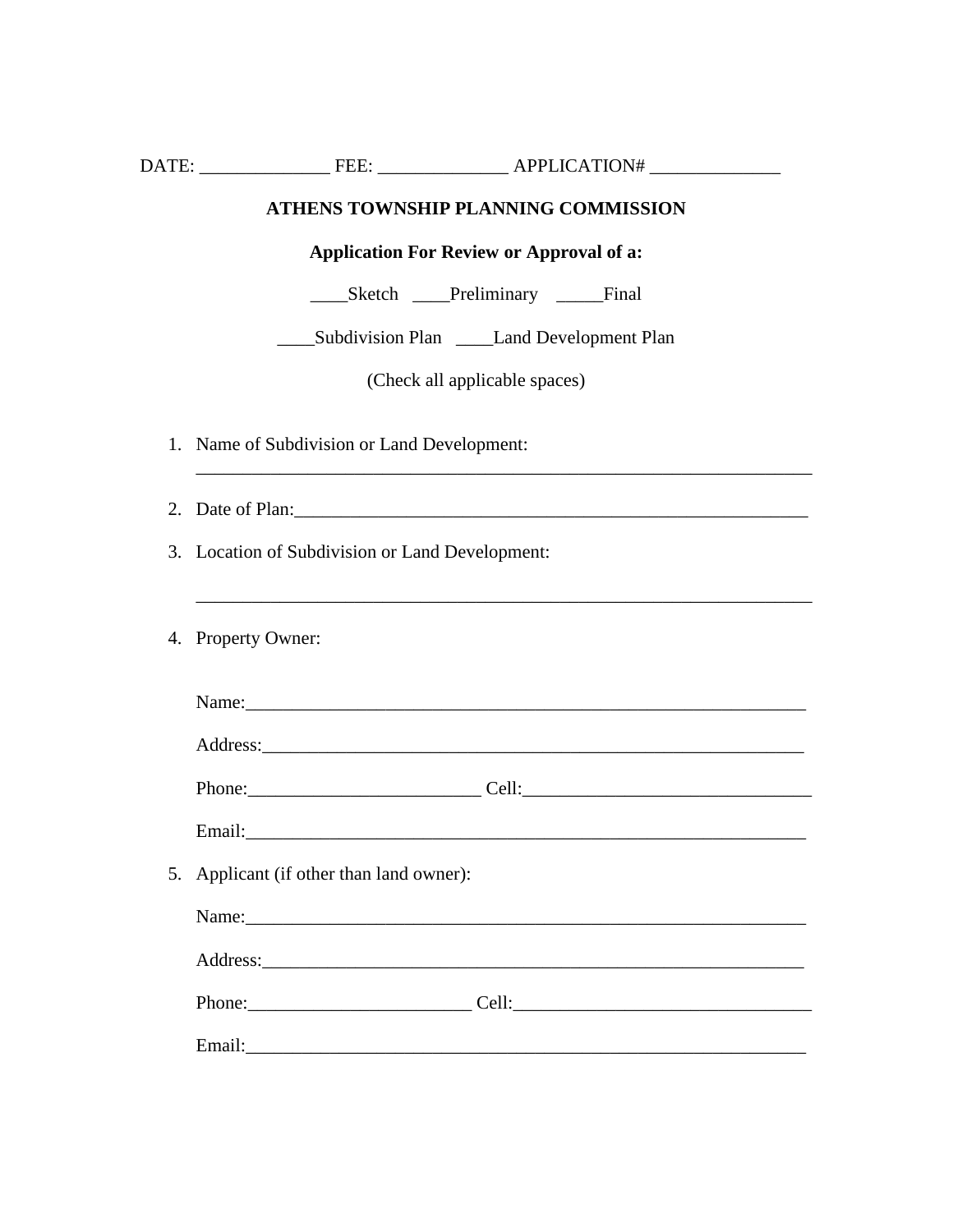|  |  |  |  |  | 6. PA Registered Professional Land Surveyor/Engineer preparing the Plan: |  |
|--|--|--|--|--|--------------------------------------------------------------------------|--|
|--|--|--|--|--|--------------------------------------------------------------------------|--|

| Name:                                                                                                                                                                                                                          |
|--------------------------------------------------------------------------------------------------------------------------------------------------------------------------------------------------------------------------------|
| Address: 2008 Communication of the Address of The Address of The Address of The Address of The Address of The Address of The Address of The Address of The Address of The Address of The Address of The Address of The Address |
| Phone: ___________________________________Cell: _________________________________                                                                                                                                              |
|                                                                                                                                                                                                                                |
| 7. Total Acreage: No. of Lots/Units:                                                                                                                                                                                           |
| 8. Proposed Land Use:                                                                                                                                                                                                          |
| Single-family Residential __________Multi-family Residential                                                                                                                                                                   |
| Commercial Industrial<br><b>Solution</b> Other                                                                                                                                                                                 |
| 9. Method of Proposed Sewage Disposal:                                                                                                                                                                                         |

\_\_\_\_\_\_\_\_\_\_\_\_\_\_\_\_\_\_\_\_\_\_\_\_\_\_\_\_\_\_\_\_\_\_\_\_\_\_\_\_\_\_\_\_\_\_\_\_\_\_\_\_\_\_\_\_\_\_\_\_\_\_\_\_\_\_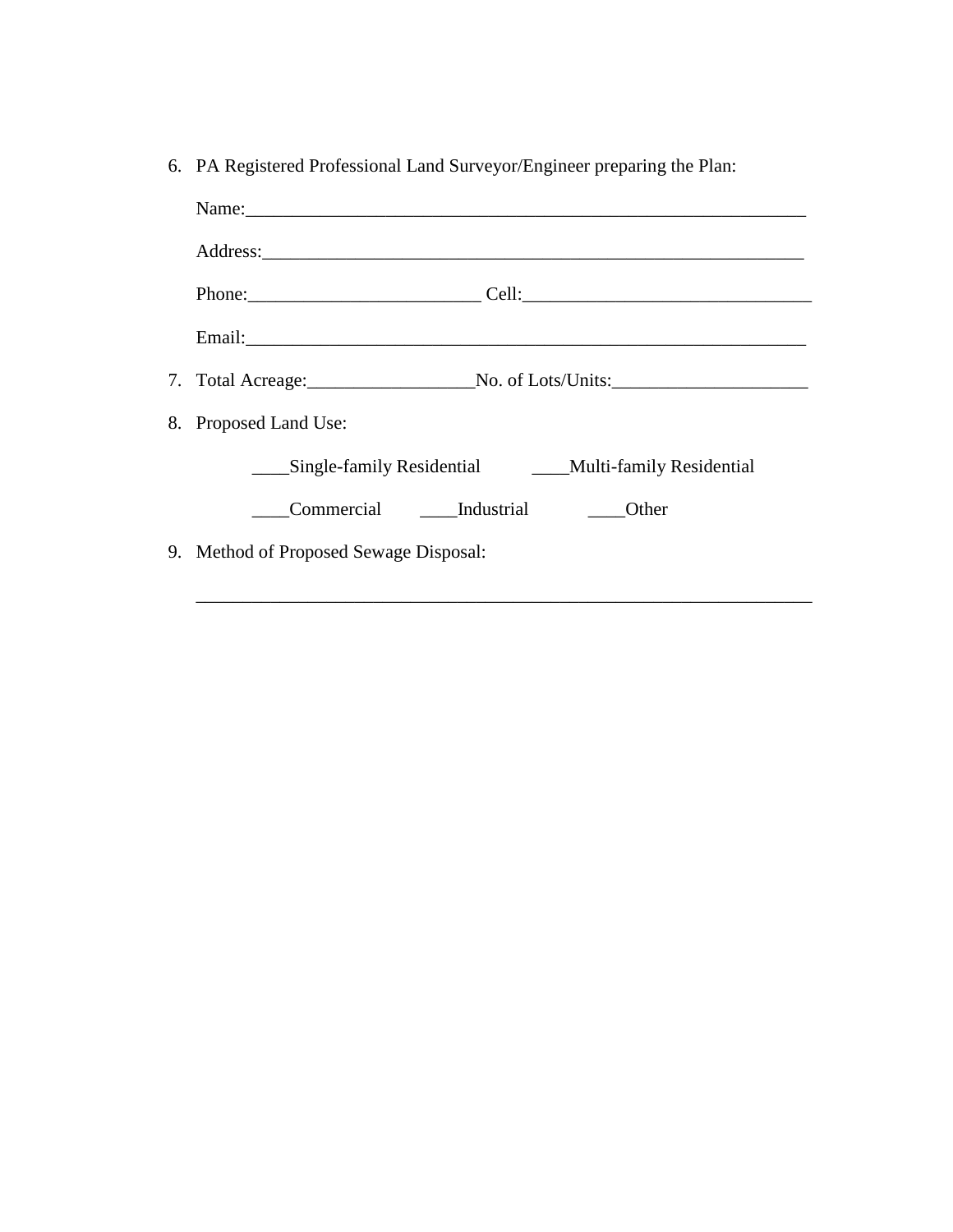# **SUBDIVISION/LAND DEVELOPMENT PROPOSAL REVIEW CHECKLIST**

### **I. Plan Requirements** (See also Section 203A)

- $\frac{1}{2}$  1. Ten (10) copies of the plan. 8 copies-18"X24", 24" X 36", or 30" X 42" and 2 copies-half-size. Final (recording) plan must be 18" X 24".
- \_\_\_\_ 2. Scale not exceeding 100'/inch
- \_\_\_\_ 3. Title block containing the name and address of the owner of the tract, name of the development, municipality, date, graphic scale, and name and address of the surveyor/engineer preparing the plan.
- \_\_\_\_ 4. North arrow and match line data and index sheet, where applicable.
- \_\_\_\_ 5. Perimeter site boundary lines by bearings and distances, providing a survey of the area to be developed, closing with an error of not more than one foot in 5, 000 feet.
- \_\_\_\_ 6. Proposed lot lines by bearings and distances; acreage and dimensions of areas to be dedicated for public use; building setback lines; total number of lots/dwelling units with corresponding numbering system; acreage of each lot and total acreage; zoning classification with district dimensional requirements; tax parcel number.
- \_\_\_\_ 7. Tract boundary sketch showing the relation of proposal to remaining tract, and names of all adjoining property owners and abutting subdivisions.
- \_\_\_\_\_ 8. Location map showing relation of tract to adjoining properties, road and highway systems, and municipal boundaries for an area extending at least  $\frac{1}{2}$  mile from the subdivision or development site.
- \_\_\_\_ 9. Locations and width of all existing or proposed streets, right-of-ways, parking areas, and driveways (as determined appropriate) on or adjacent to the tract, including bearing and distances of right-of-ways and easements or their centerlines; right-of-way and pavement widths; street names.
- \_\_\_\_ 10. Location and width of all existing or proposed utility easements or right of-ways (including electricity, gas, fiber optics, etc.) on or adjacent to the development site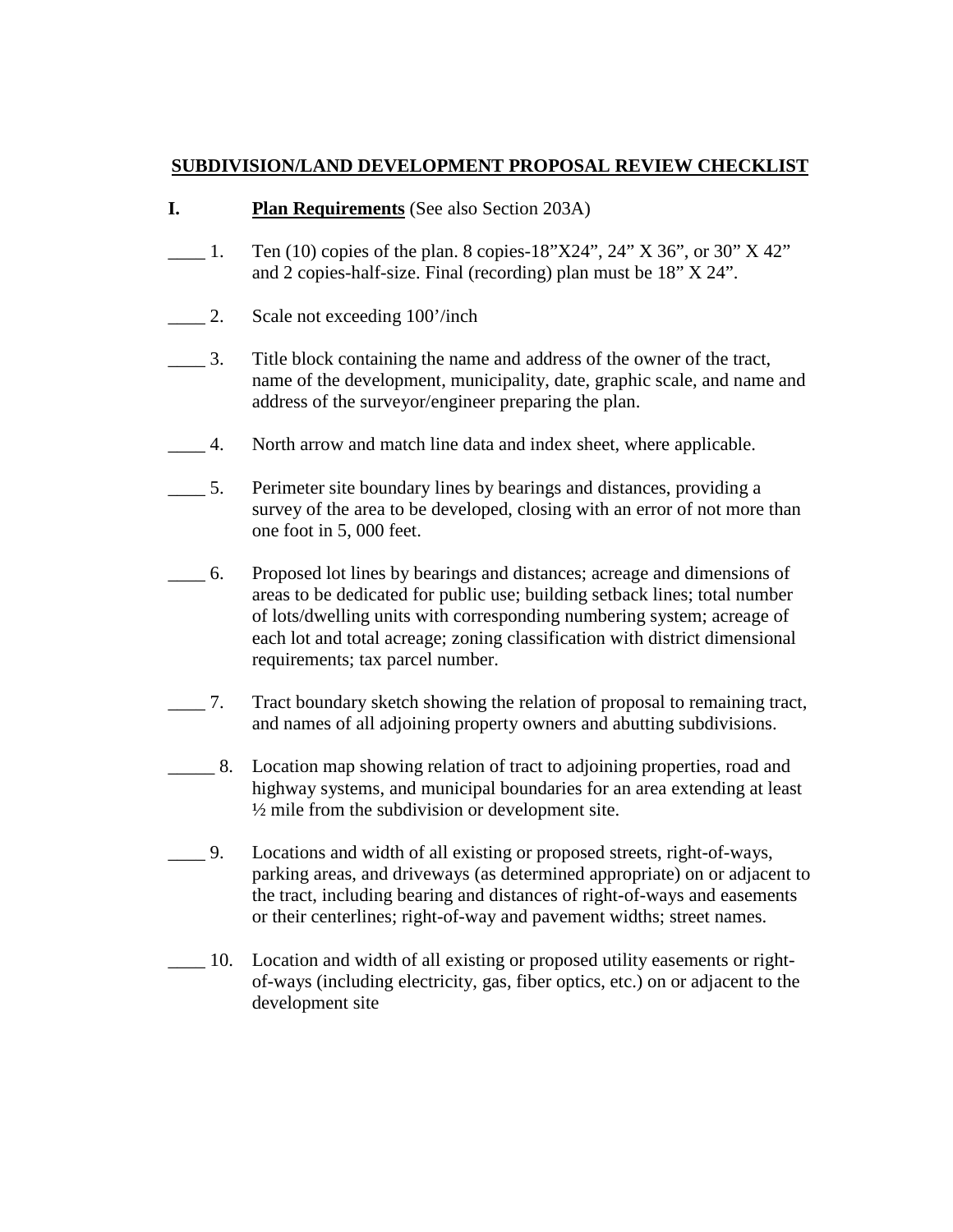- 11. Location and size of all existing or proposed sewers, water mains, drainage and/or stormwater management facilities and/or culverts, building, transmission lines, fire hydrants, street lights, and other significant man-made features on or adjacent to the tract.
- \_\_\_\_ 12. Soil percolation and/or deep test pit locations and soils mapping or soil type information, except where public sewers are provided.
- \_\_\_\_ 13. Existing watercourses, floodplains, werlands, wooded areas, and other significant natural features.
- 14. Topographic contours at ten (10) foot intervals, or at such other interval as approved by the Planning Commission, and datum to which elevations refer.
- \_\_\_\_ 15. An indication of those areas *not* intended to be dedicated for public use.
- 16. Location and material of all permanent monuments and markers.
- 17. Acknowledgment statement with the signature of surveyor, certifying that monuments and markers shown on final plan have been set, and indicating the date such markings were set.
- \_\_\_\_ 18. Plan review/approval signature blocks for Athens Township Planning Commission, Board of Supervisors, and Municipal Authority, where applicable.
- 19. Acknowledgment statement with applicable deed book and page number reference, signature of developer and/or property owner certifying record ownership of the tract, and indicating that the proposal accurately reflects the owner's intentions for the site.
- \_\_\_\_ 20. Certification, with fresh ink and/or raised seal and original in signature, of PA Registered Professional Land Surveyor/Engineer preparing the plan.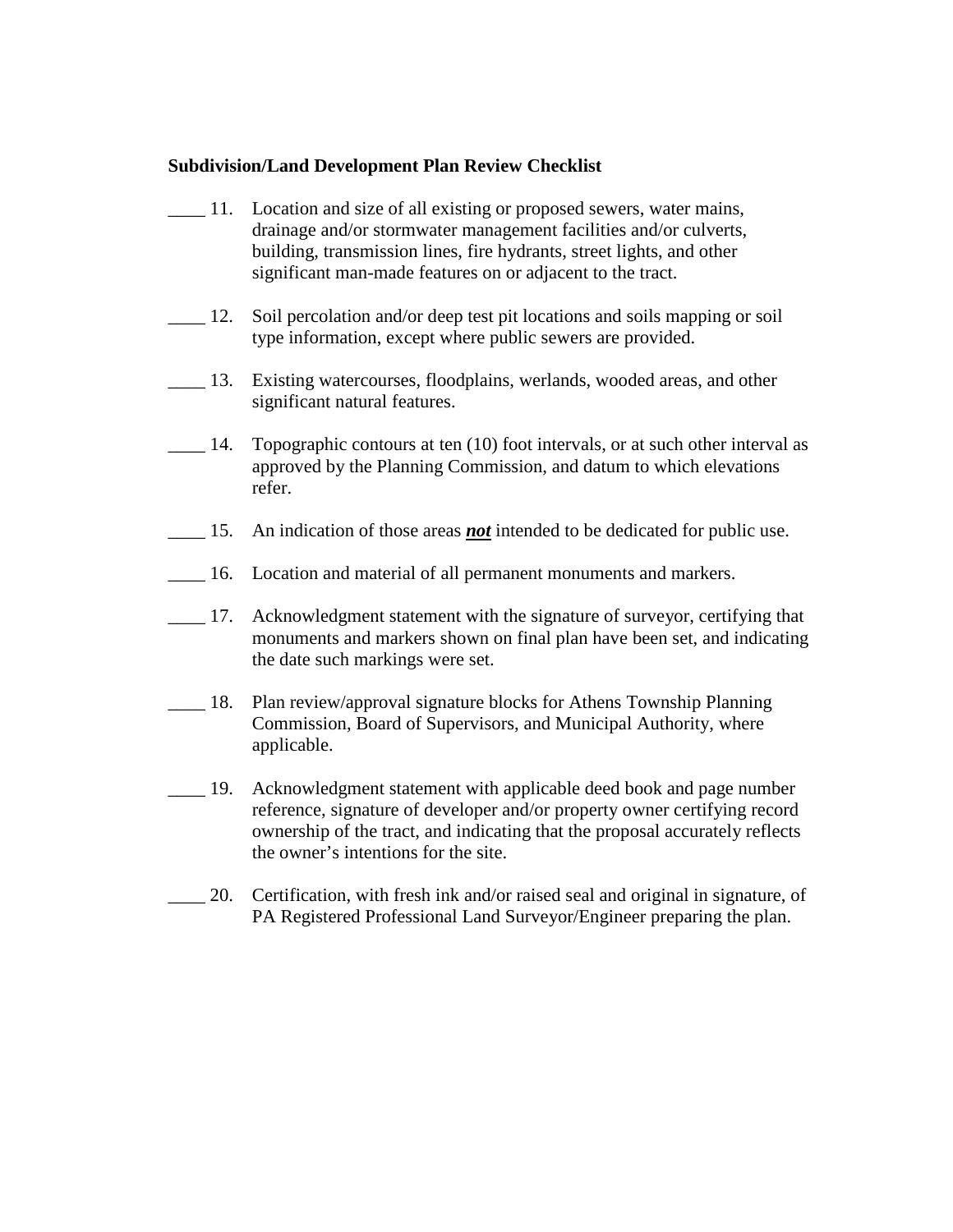- **II. Other Required Data** (See also Section 203B)
- \_\_\_\_ 1. Completed Subdivision and Land Development Application Form.
- 2. Plan processing, improvement design review, and inspection fees, as applicable.
- \_\_\_\_ 3. Proposed deed restrictions, R/W Use and Maintenance Agreements, and deeds of dedication, where applicable.
- \_\_\_\_ 4. Road cross-sections and centerline profile, and bridge and culvert designs. (Section 402)
- \_\_\_\_ 5. Sewage facilities planning information, including soils testing results, executed sewage facilities planning modules with DEP approval, or designs for new or extended sanitary sewer systems, as appropriate. (Section 404)
- \_\_\_\_ 6. Water supply provision information, including approval letter from privately owned suppliers or permit from DEP for new distribution system, and system designs, as appropriate. (Section 405)
- \_\_\_\_ 7. Letters from utility companies indicating their ability and willingness to serve the proposed development, where applicable. (Section 406)
- \_\_\_\_ 8. Site grading plan and erosion and sedimentation control plan, as appropriate or when applicable. (Section 407)
- 1. Stormwater management plans and facility designs, where applicable. (Section 408)
- \_\_\_\_10. Wetland determinations and/or delineations, as applicable. (Section 409)
- **11.** Floodplain management/floodproofing details, where applicable. (Section 410)
- 12. PADOT Highway Occupancy or Township Driveway Permits, where required.
- \_\_\_\_13. Use and Maintenance Agreements for undedicated recreation and open space areas, streets, parking lots, and stormwater management facilities, if applicable.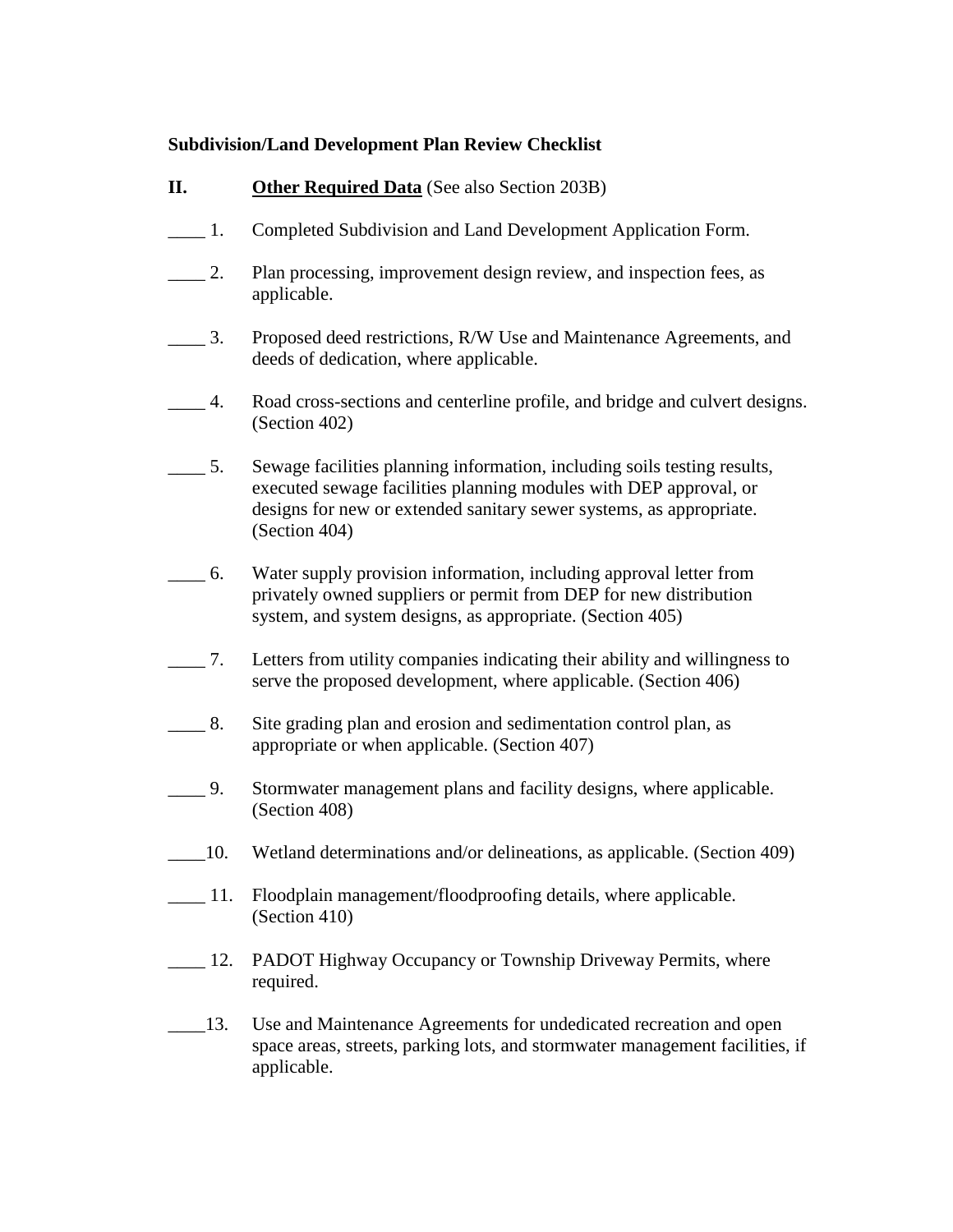- \_\_\_\_14. Improvement Guarantee, including executed Agreement with the Athens Township Supervisors and financial security, where applicable.
- $\frac{15}{2}$  15. Fee (see Appendix C) \$ $\frac{1}{2}$